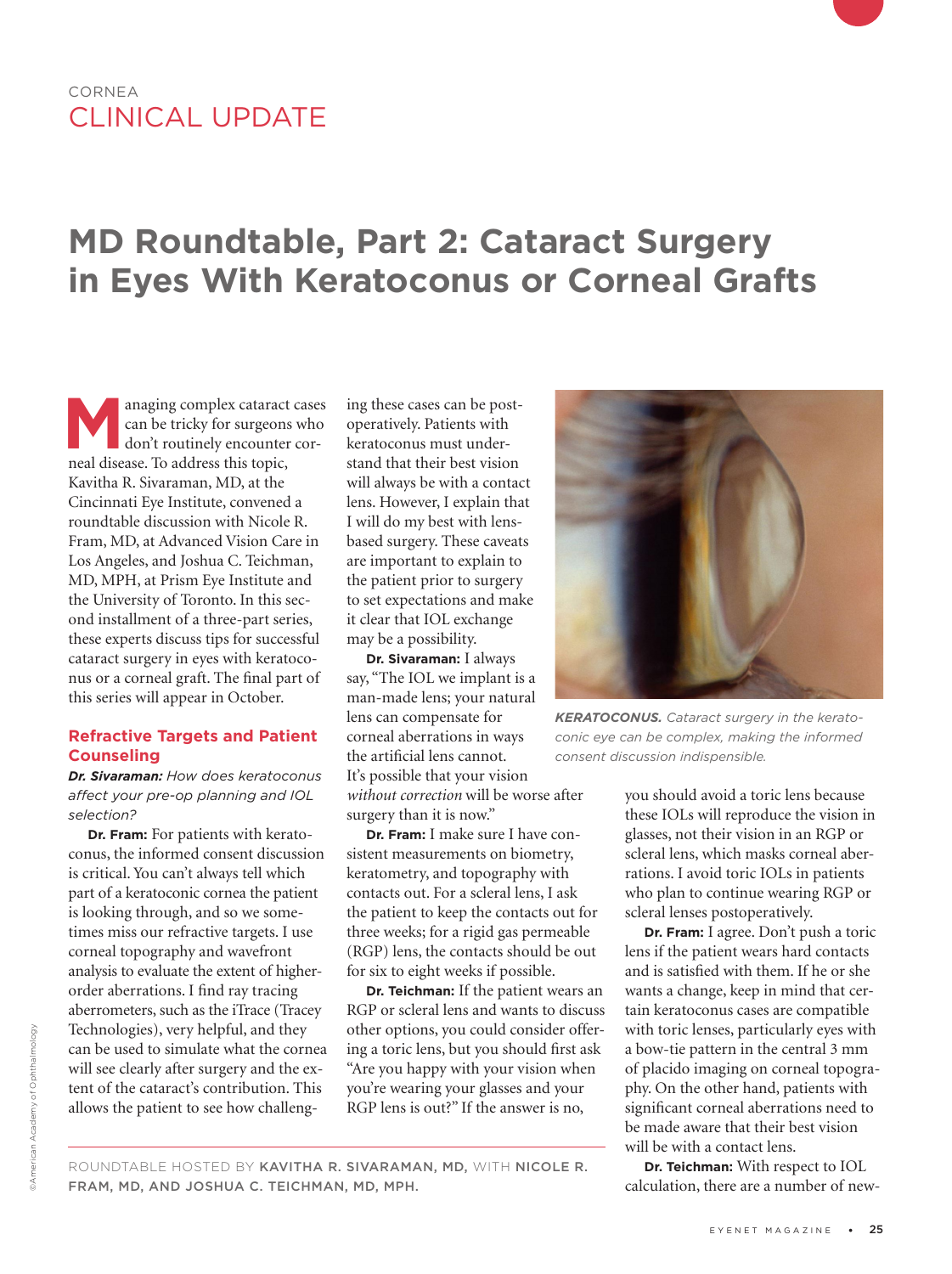

er formulae (e.g., Barrett True K and Kane keratoconus) that may be used, as well as methods which use K values calculated from the central zone of the cornea using devices such as the Pentacam (Oculus). Also, as keratoconus results in a hyperprolate cornea (negative spherical aberration), you may consider a neutral aspheric IOL.

#### **Operating Through a Cone**

*Dr. Sivaraman: What are your practical pearls for treating these patients?*

**Dr. Fram:** My No. 1 pearl is the steeper the cornea, the more myopic you have to aim in cataract surgery. You need to aim myopic to get to plano. This relationship was described recently in a retrospective study by Drs. Sumitra Khandelwal and Doug Koch.<sup>1</sup> They found that hyperopic refractive prediction errors increased with steeper anterior corneas.

With a steep cone, it's hard to determine which part of the eye is focused and which parts are out of focus. If you add room-temperature dispersive viscoelastic, such as OcuCoat (Bausch + Lomb), the imperfections in the cornea become a lot easier to operate through. An ophthalmic trypan blue solution to stain the anterior capsule also helps because these eyes have variations in surface rigidity, which can be problematic during irrigation.

**Dr. Sivaraman:** It's often difficult to get corneal wounds in these eyes to hydrate and seal on their own. I have a low threshold for placing a suture in the keratome incision and sometimes even the paracentesis. I'm then careful not to remove the sutures too early usually not until the one-month mark.

**Dr. Fram:** I'd add: Make your incision at the limbal vessels, take down conjunctiva, and do a bit of a scleral tunnel if necessary. Place a suture at the paracentesis site, and then avoid removing the stitches too soon.

I have placed extended depth of focus (EDOF) IOLs (e.g., Tecnis Symfony IOL [Johnson & Johnson]) in some patients with keratoconus, and there are "monofocal enhanced" IOLs that allow for better focusing power at intermediate distances. Examples are the Tecnis Eyhance (Johnson & Johnson) and Xact Mono-EDOF (Santen), which have the advantages of a wider landing zone and toric correction. Small-aperture technology also might benefit these patients. AcuFocus developed the IC-8 IOL, which is currently in the premarket approval process at the FDA.

**Dr. Teichman:** Although I don't yet have personal experience with small-aperture lenses, Dr. Claudio Trindade and colleagues<sup>2</sup> reported impressive results of a pinhole IOL implanted in patients with various types of irregular astigmatism, including keratoconus.

#### **Cataract and Corneal Grafts**

*Dr. Sivaraman: For a patient who has already had a penetrating keratoplasty (PK) or a phakic Descemet membrane endothelial keratoplasty (DMEK) or Descemet stripping endothelial keratoplasty (DSEK), what goes into your pre-op evaluation?*

**Dr. Teichman:** The patient's vision before the cataract developed is a good indicator of visual potential. For patients who have had a PK, you want to determine what their vision was in glasses—or if they wear an RGP or scleral contact lens whether they plan to continue wearing these postoperatively. Toric IOLs are reasonable after a PK if the patient does not plan to continue wearing an RGP postoperatively and has relatively regular astigmatism centrally, but the patient must be made aware that the quality of vision will almost always be best with an RGP or scleral lens

Preoperatively, I make sure that the ocular surface is optimized because irregularities can affect the biometry, keratometry, and topography readings. I consider the indication for the graft as well. For instance, if it was indicated for herpes, the patient probably should be on a prophylactic antiviral in the perioperative period, if they are not already. I'm also careful to look for changes in the periphery of the cornea and graft because eyes with keratoconus may continue to "progress" in the periphery.

For my IOL calculations, I use the patient's actual keratometry readings (i.e., Ks) and axial-length measurements. (This is opposed to cataract surgery

in patients who may have *future* PK, in which case we often use K values of 45 D or audit our own results.) For the Ks, I look for consistency, and I make sure that the astigmatism aligns well with the patient's glasses/ refraction. In patients with prior PK or keratoconus, the astigmatism is almost exclusively from the abnormal cornea. Therefore, if there isn't alignment of the refraction to auto or manual Ks, topography, and biometry, that's a reason to avoid a toric lens.

If these measurements do align well, I think these patients can benefit from a toric lens. This is especially true nowadays because if the PK fails, we can do a DMEK or DSEK under the PK (rather than repeating the PK), so the cylinder shouldn't change much. What Dr. Fram mentioned for keratoconus holds true for grafts as well; cover the topography, and just look at the pattern in the central 3 mm to decide whether to offer a toric lens.

I also think about how long the graft has been in place and the possibility that it might not survive the cataract surgery. Depending on the number and morphology of the endothelial cells, phacoemulsification alone is usually safe; however, there are times where cataract surgery may be combined with DMEK. With regard to spherical equivalent, if I think the graft will survive, then I aim for plano or slightly myopic. If I think the graft may not survive, I aim where I normally would for DMEK or DSEK.

#### **Premium IOLs**

*Dr. Sivaraman: In a patient with previous PK who already wears an RGP contact lens, what's your approach to selecting a premium IOL, assuming the patient is a candidate?*

**Dr. Fram:** If the patient already wears an RGP lens or a rigid scleral lens and is happy with it, especially if there is more than 4 D of astigmatism, I tend to recommend a monofocal IOL. If the patient isn't happy or can't tolerate the scleral lens, and there is 4 D or less of regular astigmatism—looking at the central 3 mm—then I consider other options. As Dr. Teichman mentioned, we can now do a DMEK and preserve